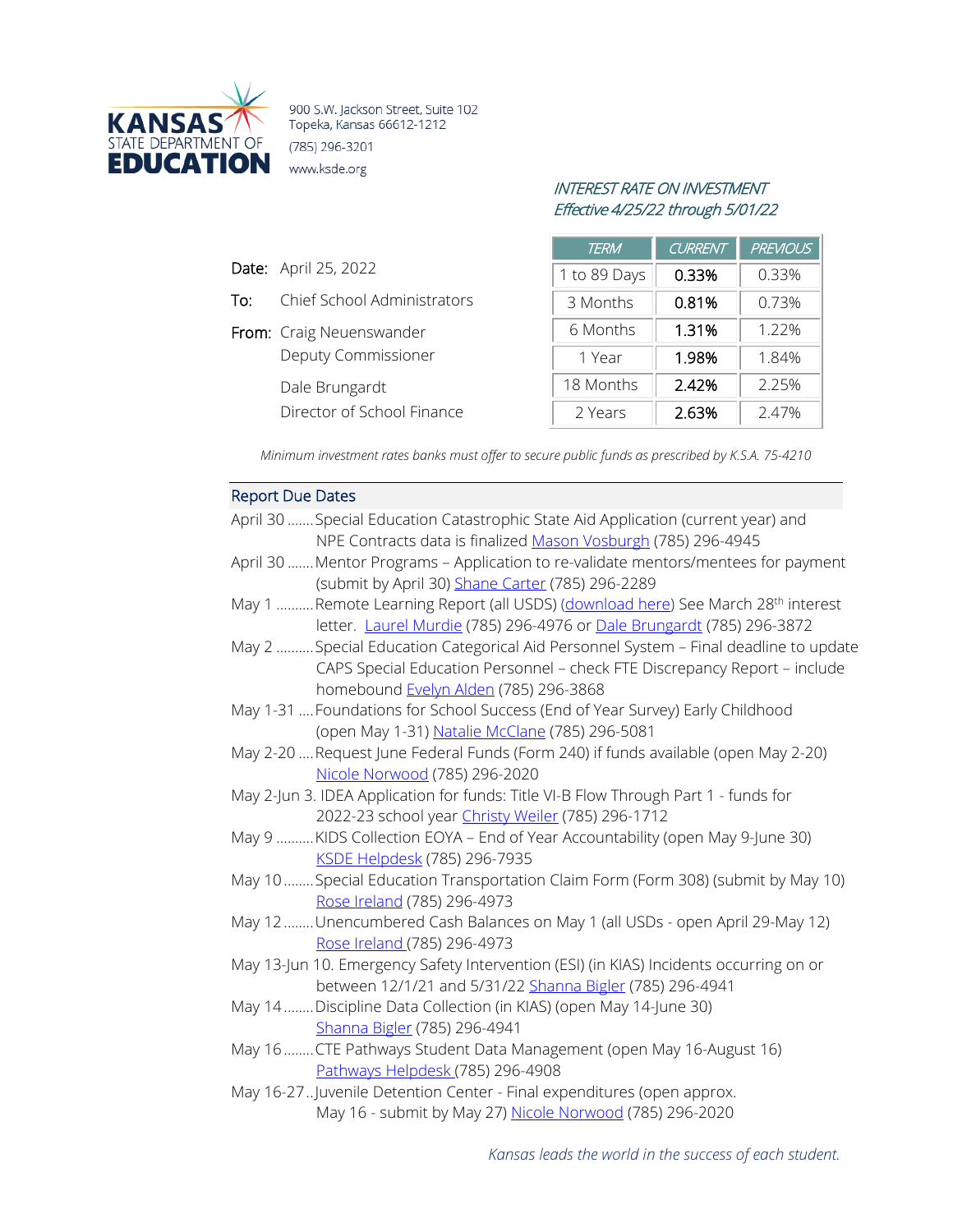- May 16-27..Kansas Parent Education Program Final expenditures claim form (open May 16-27) [Nicole Norwood](mailto:nnorwood@ksde.org) (785) 296-2020
- May 27........KIDS Collection TASC (Teacher and Student Connection) (open Sep 7, 2020-May 27, 2021) [KSDE Helpdesk](mailto:helpdesk@ksde.org) (785) 296-7935

### Special Education Catastrophic Aid & Non-Public Equivalency (due April 30)

Please forward this reminder to your local MIS clerk who will be submitting data electronically.

In recognition of the fact that some exceptional students have unique or severe physical, mental, social-emotional or educational characteristics that require expensive interventions, reimbursement may be granted in an amount equal to 75% of the net costs for special education services which exceed 2 times the per teacher entitlement from the prior school year, after deducting state and federal aid generated by the student.

- o For non-public, this includes services provided by non-public institutions or agencies.
- o Download instructions and Excel application from the Special Education Fiscal Resources homepage: [https://www.ksde.org/Agency/Division-of-Learning-](https://www.ksde.org/Agency/Division-of-Learning-Services/Special-Education-and-Title-Services/Special-Education/Special-Education-Fiscal-Resources/Categorical-Aid)[Services/Special-Education-and-Title-Services/Special-Education/Special-](https://www.ksde.org/Agency/Division-of-Learning-Services/Special-Education-and-Title-Services/Special-Education/Special-Education-Fiscal-Resources/Categorical-Aid)[Education-Fiscal-Resources/Categorical-Aid](https://www.ksde.org/Agency/Division-of-Learning-Services/Special-Education-and-Title-Services/Special-Education/Special-Education-Fiscal-Resources/Categorical-Aid)

NOTE: Please provide completed forms to your local MIS clerk, who will submit the data electronically. *For submission procedures:*  <https://www.ksde.org/Portals/0/SES/MIS/MIS-DD.pdf> Page 27-29.

Do not mail copies of the completed applications to KSDE. These forms are for internal use only.

Special Education Catastrophic Aid & Non-Public Equivalency

- o Applications due April 30 (one application per child)
- o Special Education Services contact: Mason Vosburgh at myosburgh@ksde.org or 785-296-4945

### May Payments

May 2…….… State Foundation Aid, Bond & Interest (Capital Improvement), Mental Health (Liaisons)

May 5 .......... Federal Payments

May 27........Kansas Pre-K Pilot (CIF)

#### 2021-2022 Bond & Interest State Aid Request

The Bond & Interest state aid request was submitted in June 2021 for the current 2021-2022 school year via the KSDE Authentication Portal – LEA

Forms: [https://apps.ksde.org/authentication/login.aspx.](https://apps.ksde.org/authentication/login.aspx) We are encouraging districts to review your state aid requested to ensure this includes total principal and interest payments made during this school year.